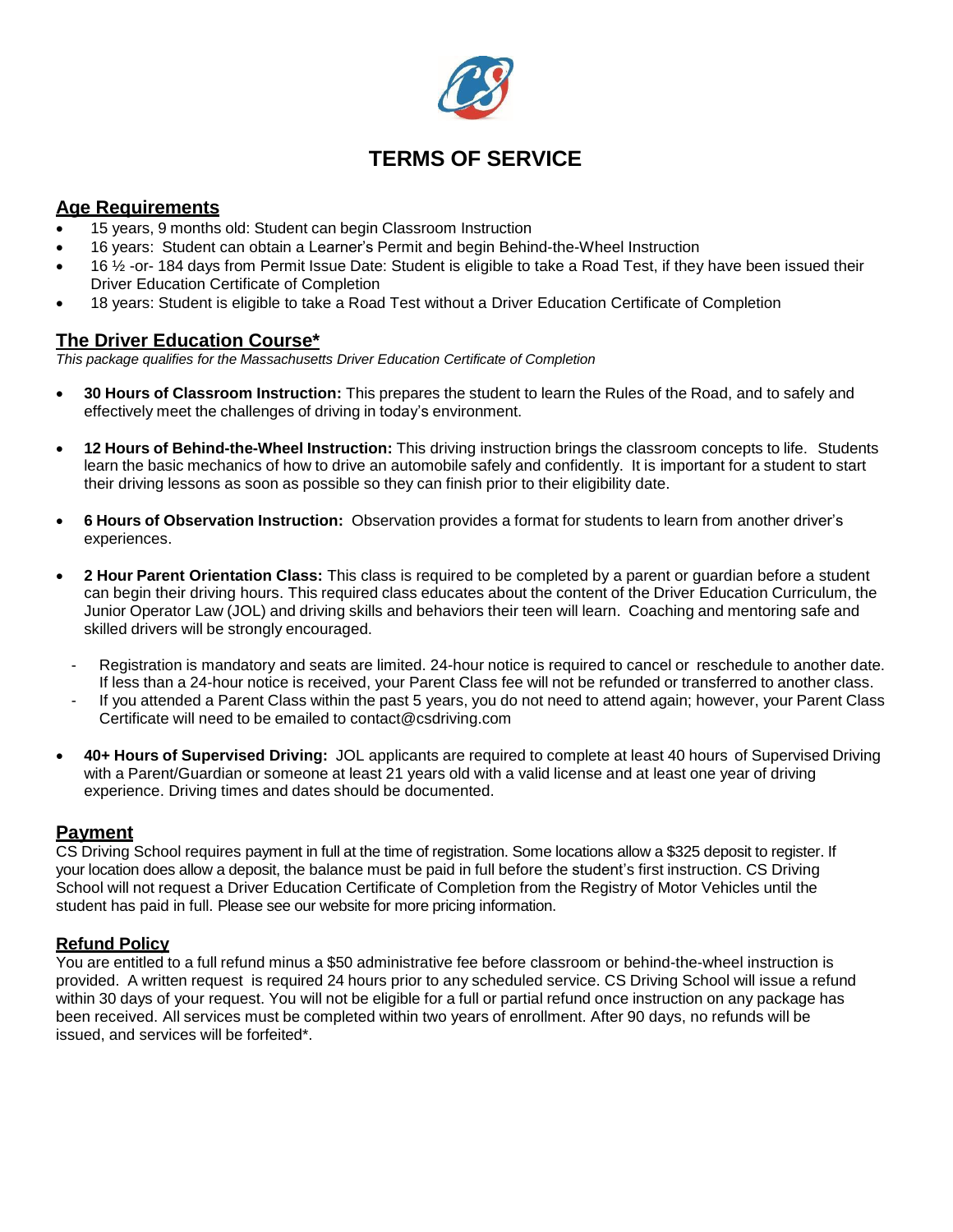

# **Weather-Related Cancellations for Classroom Instruction & Behind-the-Wheel Lessons**

If local schools are cancelled or dismissed early due to inclement weather, driver education classes will also be cancelled. We make every effort to keep Behind-the-Wheel lessons; however, safety is our priority. If your lesson is cancelled, the student will be notified, and a new lesson will be scheduled as soon as possible. Cancellation notices are placed on the Student Portal.

## **Classroom Instruction\*\***

**Attendance:** Attendance is mandatory. A student will not be issued a Driver Education Certificate of Completion if missed classes have not been completed.

**Absenteeism:** We realize there may be times when an absence is unavoidable. Each missed class must be made up in another corresponding session. Students with more than three (3) outstanding classes will not be permitted to take the Final Exam until the missed classes have been completed. When needing to make-up a class, contact us at 781-891- 0460 to find out when the class will be offered again and to see if there are available seats. Registration is mandatory for make-up classes.

**Early Dismissal/Tardiness:** We strongly discourage early dismissal/tardiness. A note must be given to the Instructor.

**Conduct:** Students must be respectful. We do not tolerate bullying, swearing or disruption in the classroom.

**Classroom Final Exam:** Students are required to have a properly maintained notebook; pass periodic quizzes given at the instructor's discretion and pass the Final Exam given on the last day of class with a score of no less than 80%. A student failing the Final Exam will be given the opportunity to take it a second time and the parents will be notified.

## **Behind-the-Wheel Lessons**

Once you enter your Learner's Permit information into your Student Portal > Profile, you can begin scheduling your driving hours online. You may have to wait for your first lesson, so please make sure you plan ahead when scheduling lessons. We will pick up and drop off at school, home, or work, if your city/town is in one of our service areas. *Please note: Newton Community Education students require pick up and drop off from either Newton North or Newton South ONLY.*

Your **original** Learner's Permit is required for all driving and observation lessons and it must be shown when entering the car. If a student does not have their Learner's Permit, the lesson will be refused, and a \$60 fee will be charged. This fee must be paid before the student's next scheduled lesson.

**Scheduling Policy:** The Registry of Motor Vehicles requires that a student hold their Learner's Permit for six months (184 days), while consistently driving 40+ hours of supervised driving at home in order to successfully complete a Driver Education Program and be issued a Certificate of Completion. *Because of this requirement, our Behind-the-Wheel scheduling policy allows students to schedule one driving hour every 13 days.* This system has proven successful as it allows students to complete their 12 driving hours close to their eligibility date.

If a student has held their Learner's Permit for four months or longer, they can schedule lessons on the student portal and then send an email to request to be added to our Cancellation List. Additional lessons are not guaranteed but we will work with each individual situation.

**In-Vehicle Rules:** The use of seat belts is mandatory! Eating, drinking, smoking, use of cell phones, headsets and other electronic devices are not allowed. Please realize the difficulty our instructors experience with traffic.

**10-Minute Rule:** Please try to be on time for your appointments. Our instructors will wait up to 10 minutes for a student to arrive. Also, please allow 10 minutes past your scheduled time for pick up and drop off by your instructor. Traffic can cause scheduled pickup and drop off times to vary by a few minutes. Flexibility and patience is appreciated!